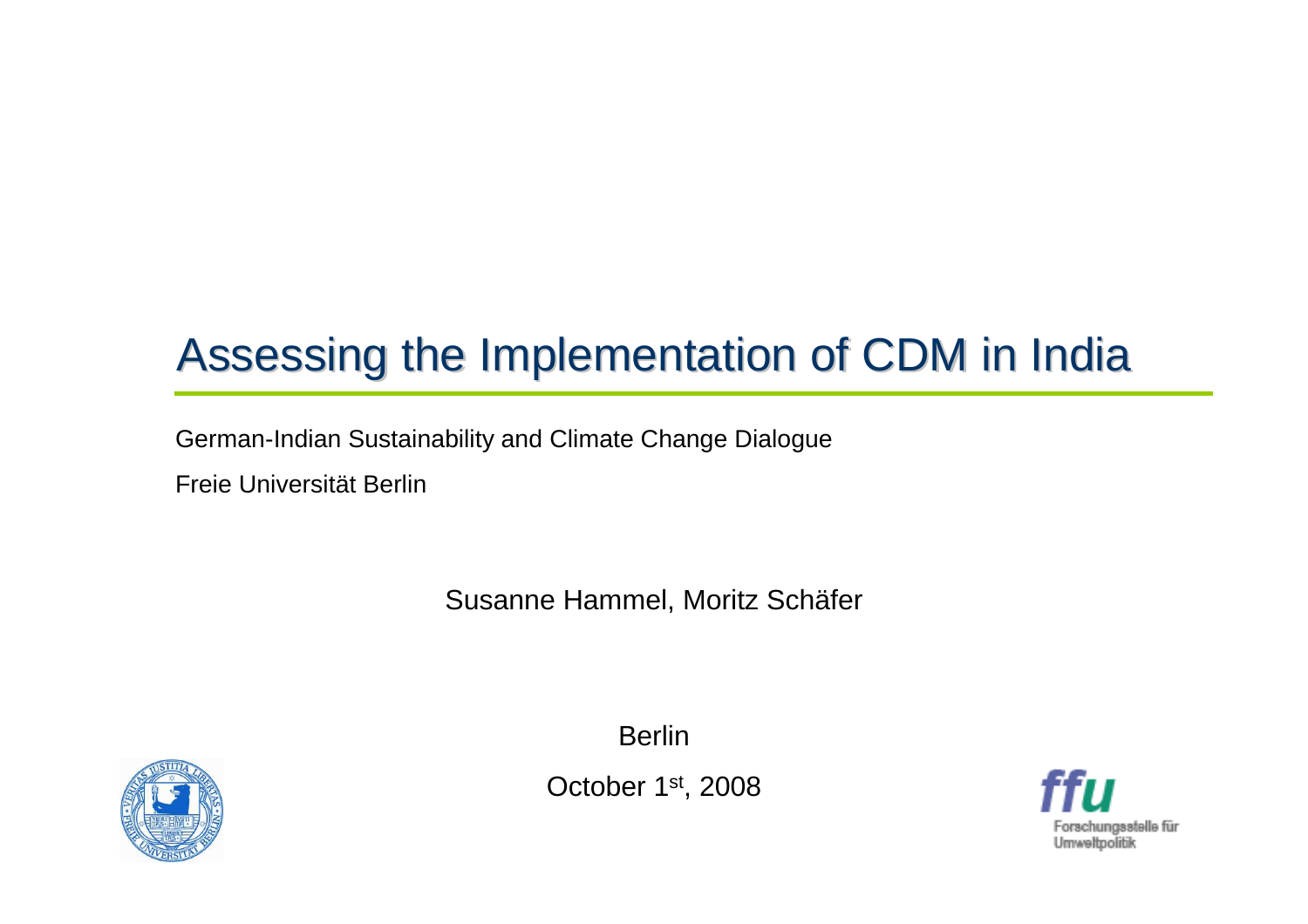



## **Introduction**

- $\blacksquare$  Interdisciplinary Master's Programme"Public and Private Environmental Management" Freie Universität Berlin
- **Student Research Project** 
	- –October 2007 - March 2008
	- –Group of five students
	- Tonic: The CDM in In Topic: The CDM in India - Problems and Options forImprovement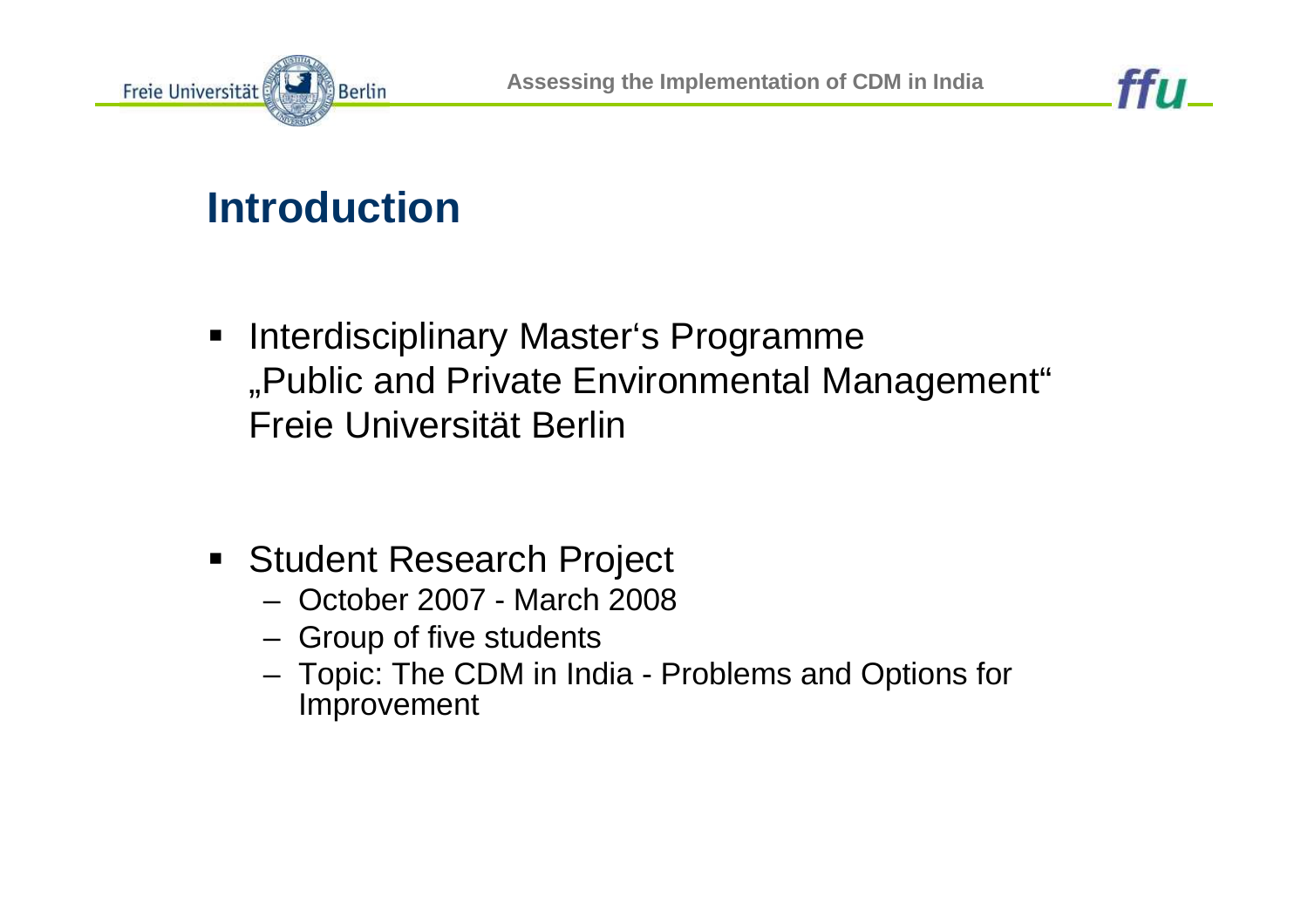

ffu\_

#### **Study Trips to India – Interviews with CDM Experts**

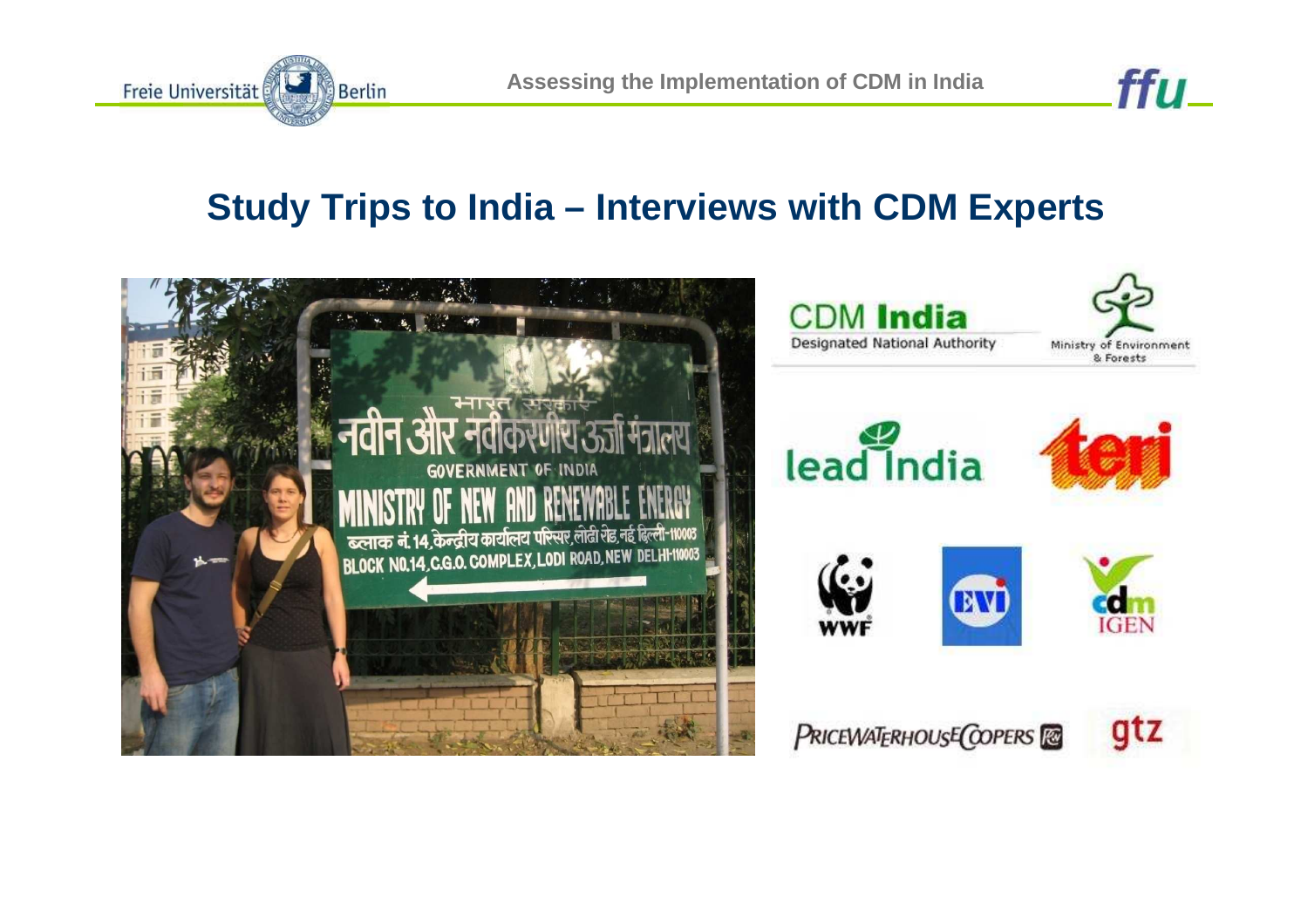



## **Outline of the Presentation**

- Implementation of CDM Projects in India
- $\blacksquare$ Pros and Cons
- $\blacksquare$ Outlook and CDM Potential in India
- $\blacksquare$ CDM Programme of Activities (PoA)
- $\blacksquare$ **Conclusions**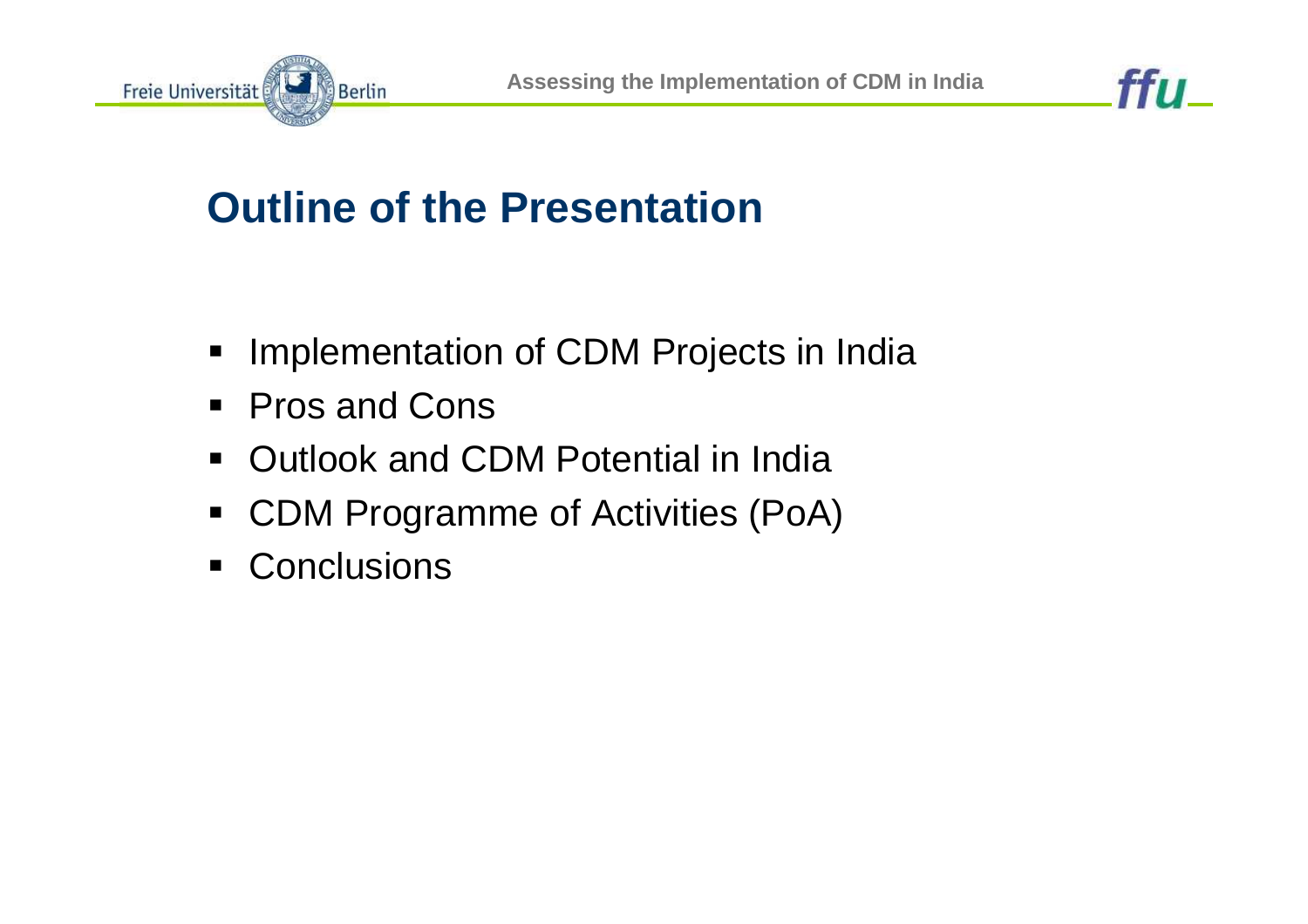

#### **Global CDM project distribution**

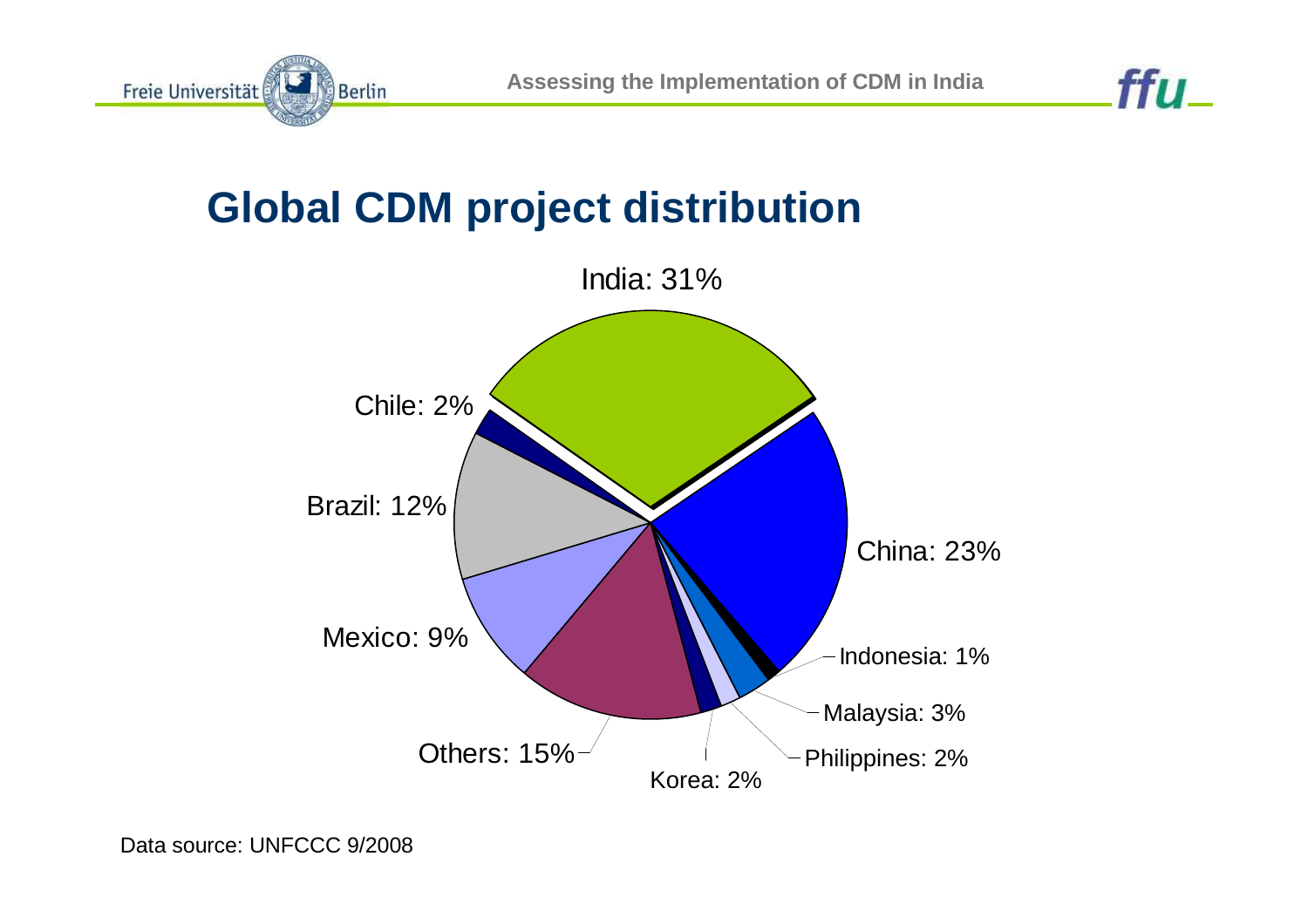

#### **CDM projects by sector in India**

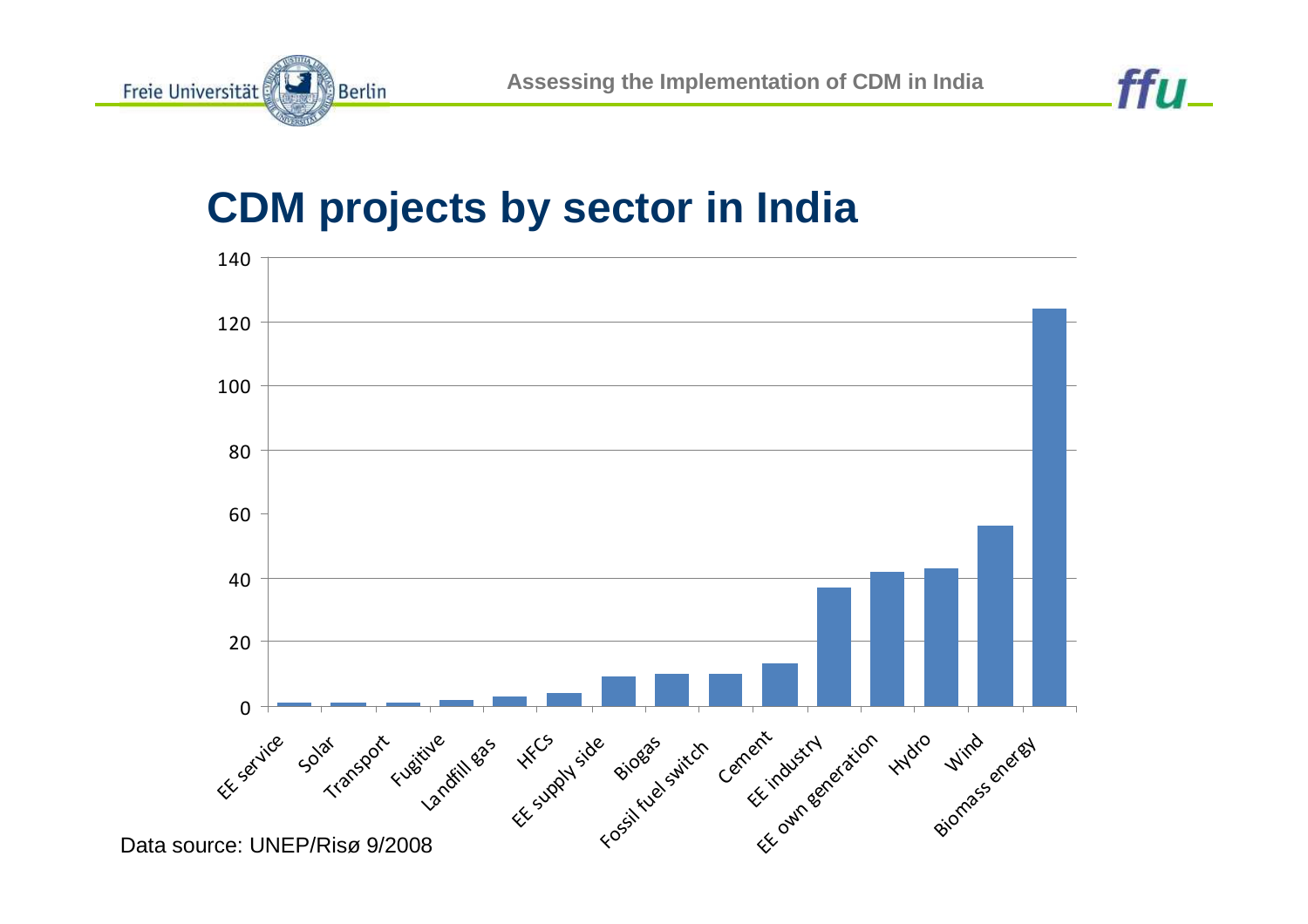



#### **CERs per sector**

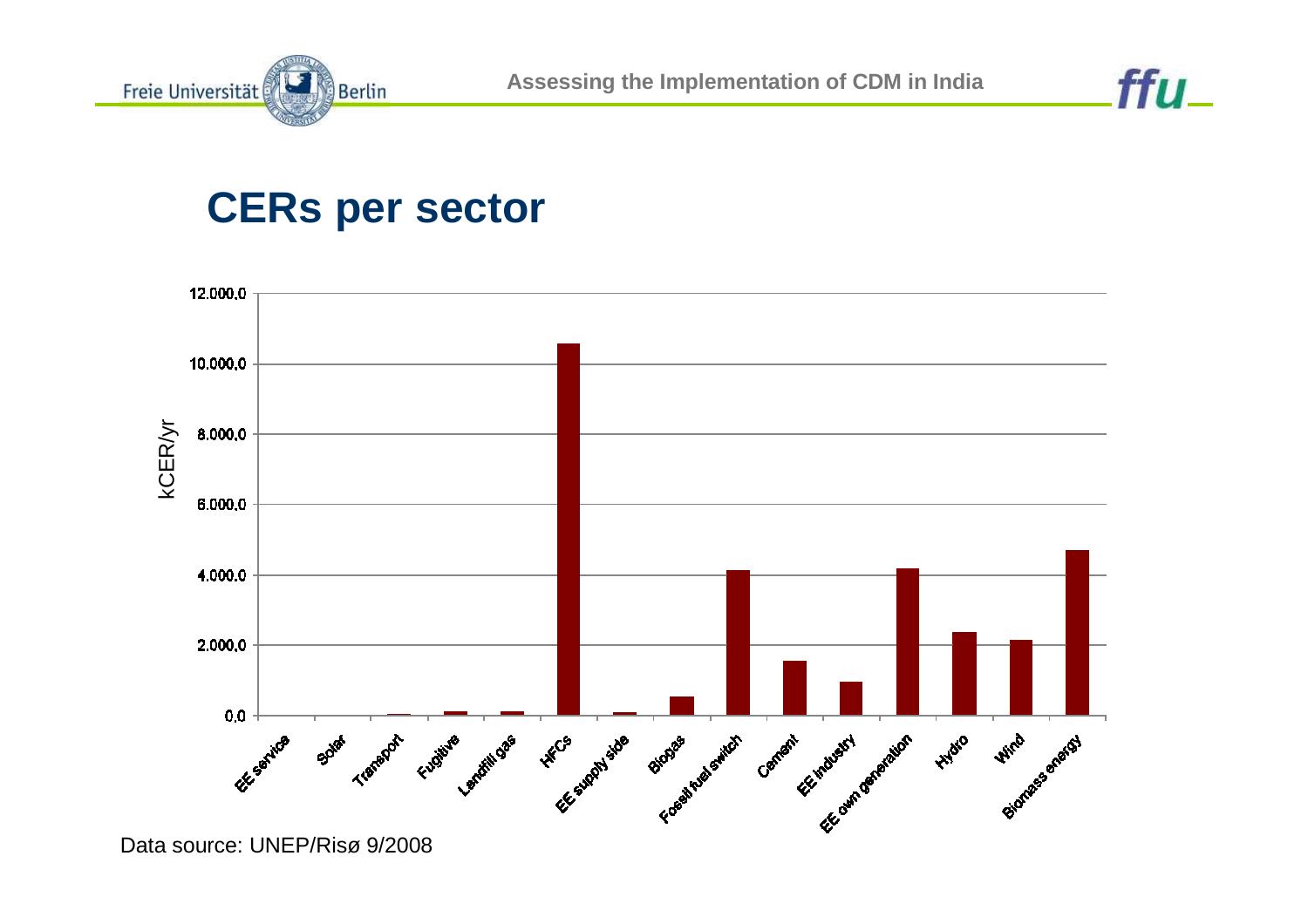



# **Pros and Cons**

<sup>3</sup> Around 10% rejections due to missing additionality - Almost half of all rejected projects are in India - Few HFC projects get the largest share of certificates

- $\odot$ Strong usage of the mechanism
- © Many renewable energy / EE projects
- **☉ Rising awareness of climate protection**
- ☺ "low hanging fruits" are almost gone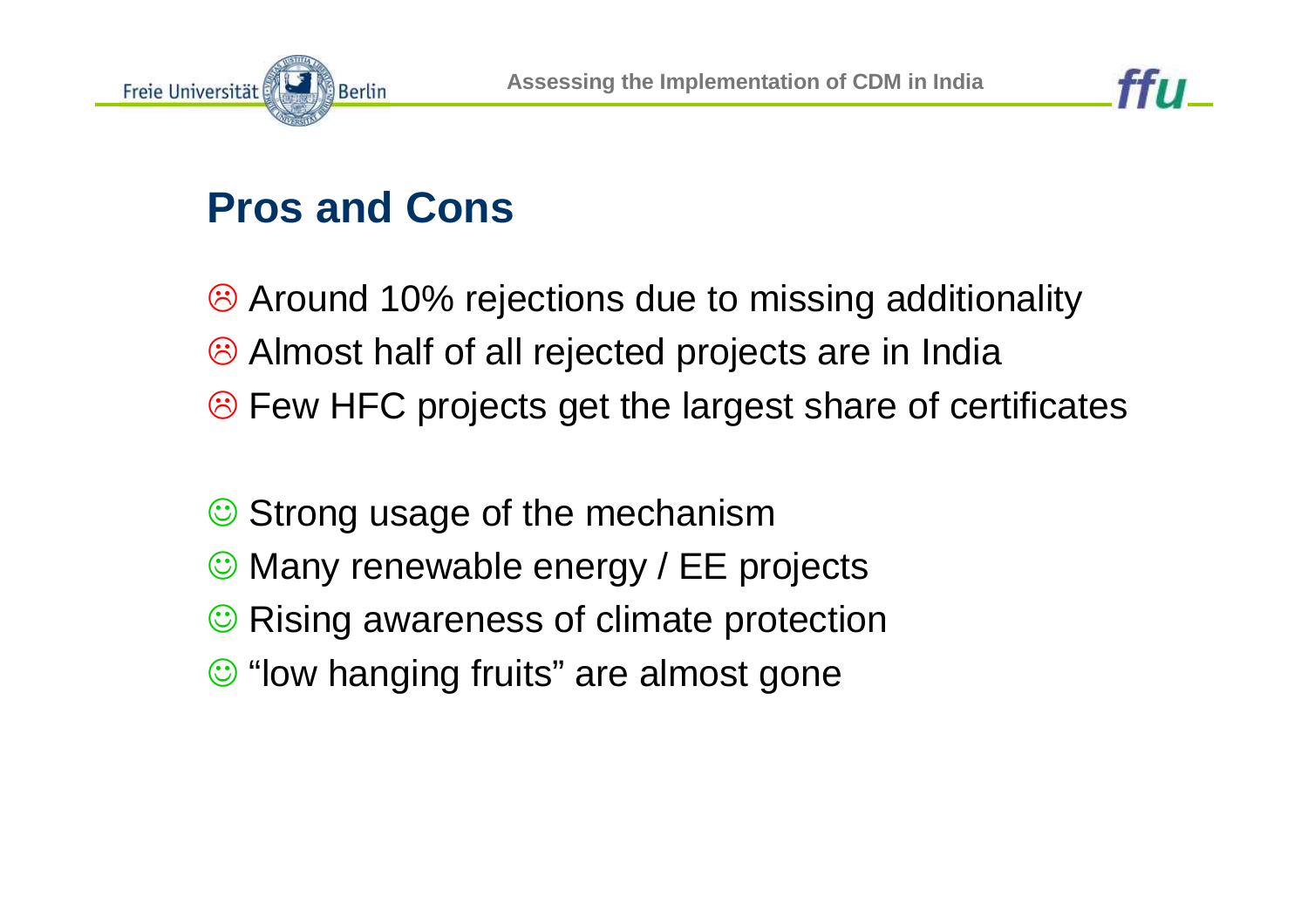

ffu\_

#### **CDM Projects in the Pipeline**



Data source: UNEP/Risø 9/2008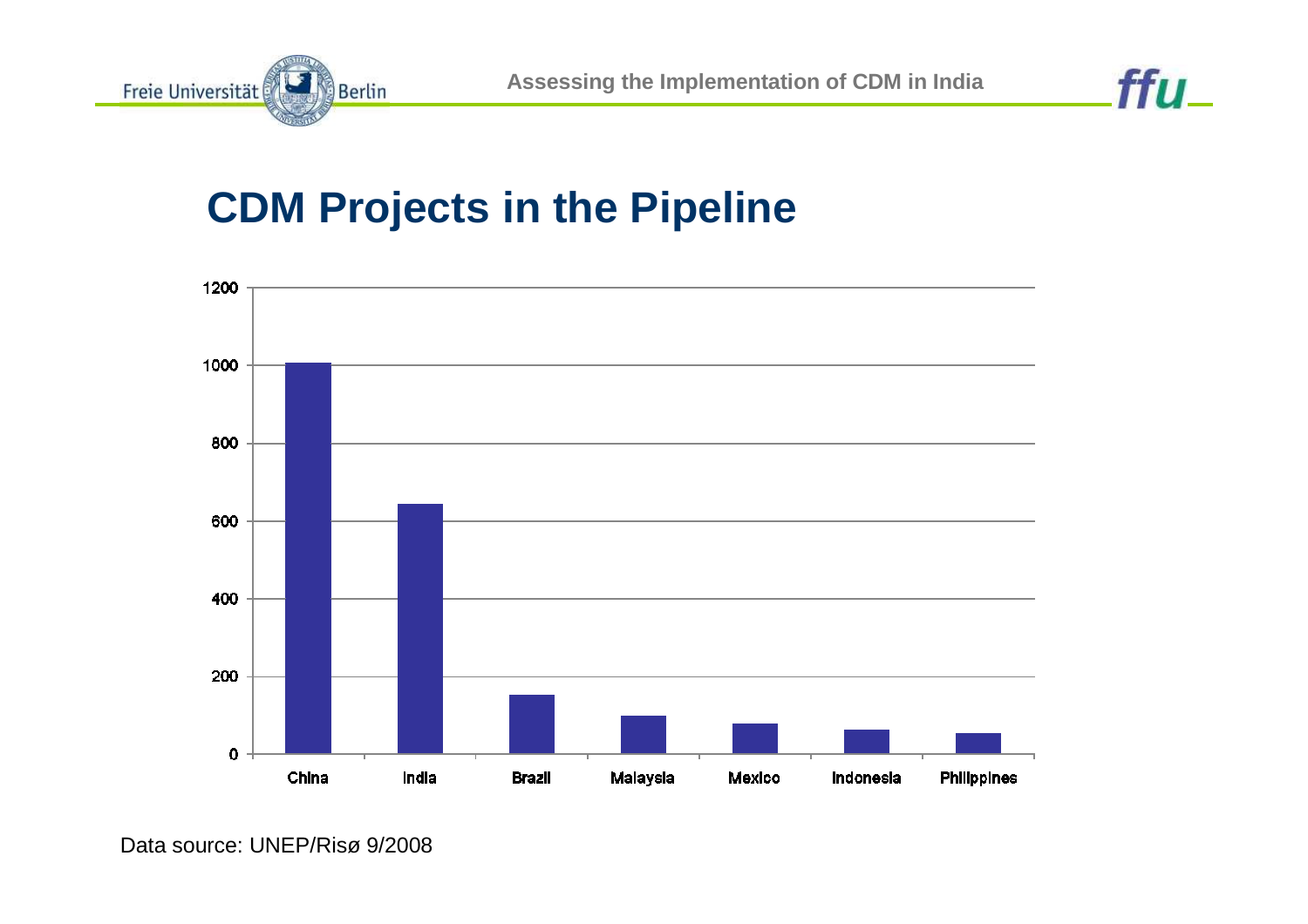

#### **Indian CDM Projects in the Pipeline by Sector**



Data source: UNEP/Risø 9/2008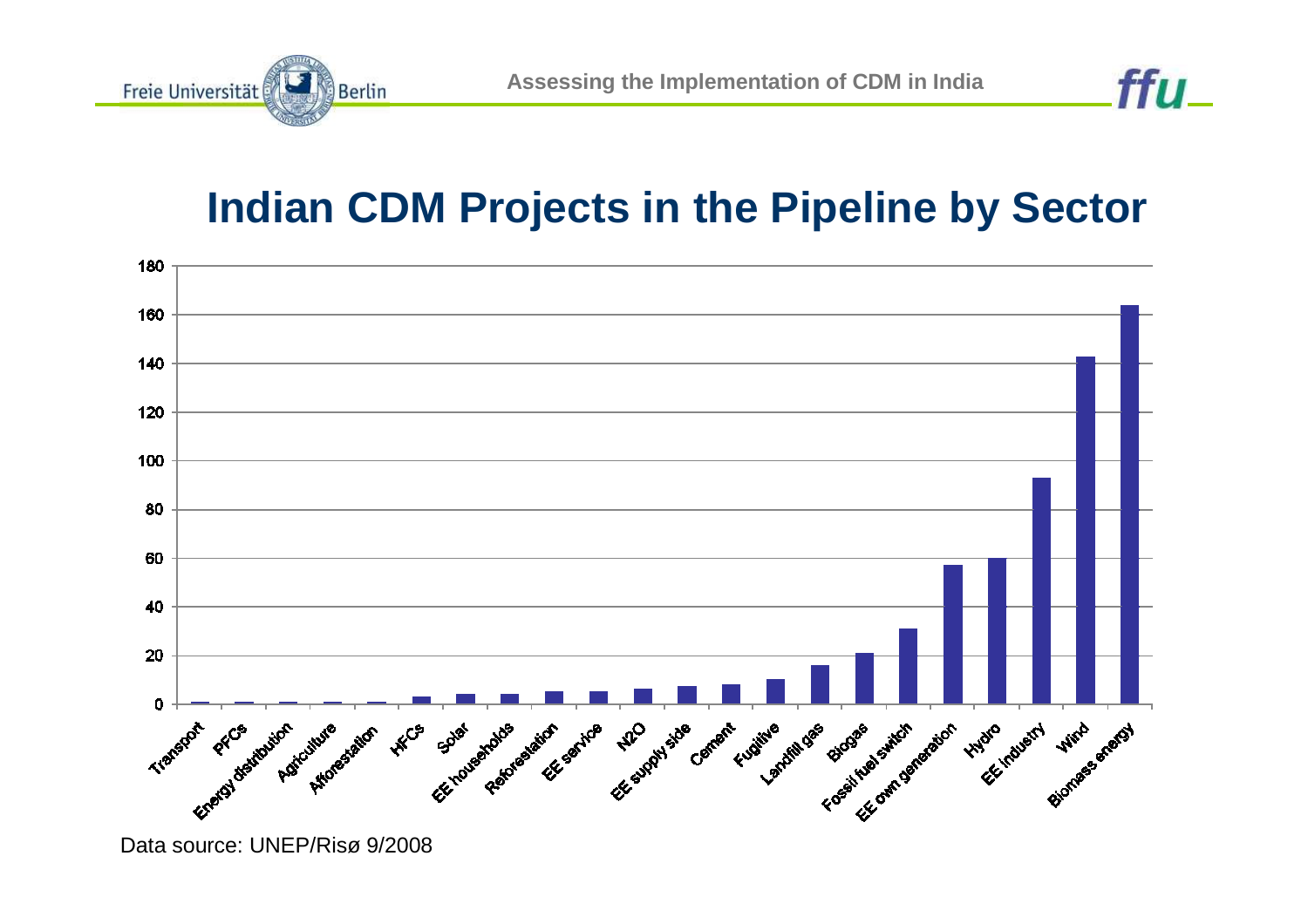



## **CDM Programme of Activities (PoA)**

Problem: Some projects – economically not viable $\rightarrow$  high up-front transaction costs, low CER revenues

- ٠ PoAs to improve implementation of such projects
- PoA: multiple CDM Programme Activities (CPAs)
- CPAs can be added at any time
- **Registration process only once**
- Chance for projects that have so far not benefited from the CDM (e.g. solar, transport)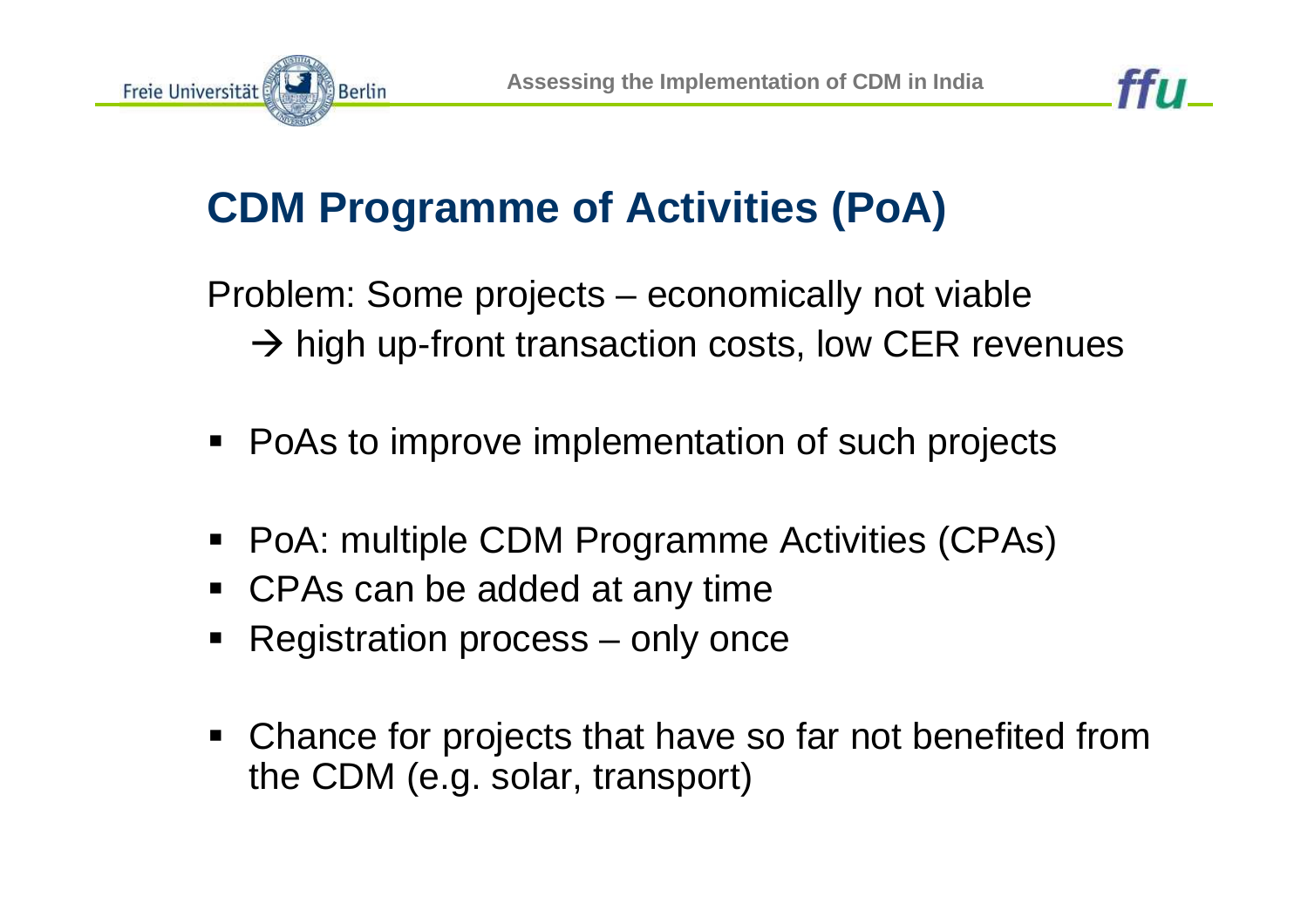





## **Conclusions**

- India is world leader in CDM projects
- The main CDM sectors are biomass, wind, hydro, EE
- $\blacksquare$  The CDM still faces a lot of criticism– Need tor relighle, ambitious, su Need for reliable, ambitious, sustainable mechanism
- CDM is still a very new mechanism  $\rightarrow$  improvements
- Many projects in pipeline, huge potential
- $\blacksquare$ Development of the CDM gives new chances